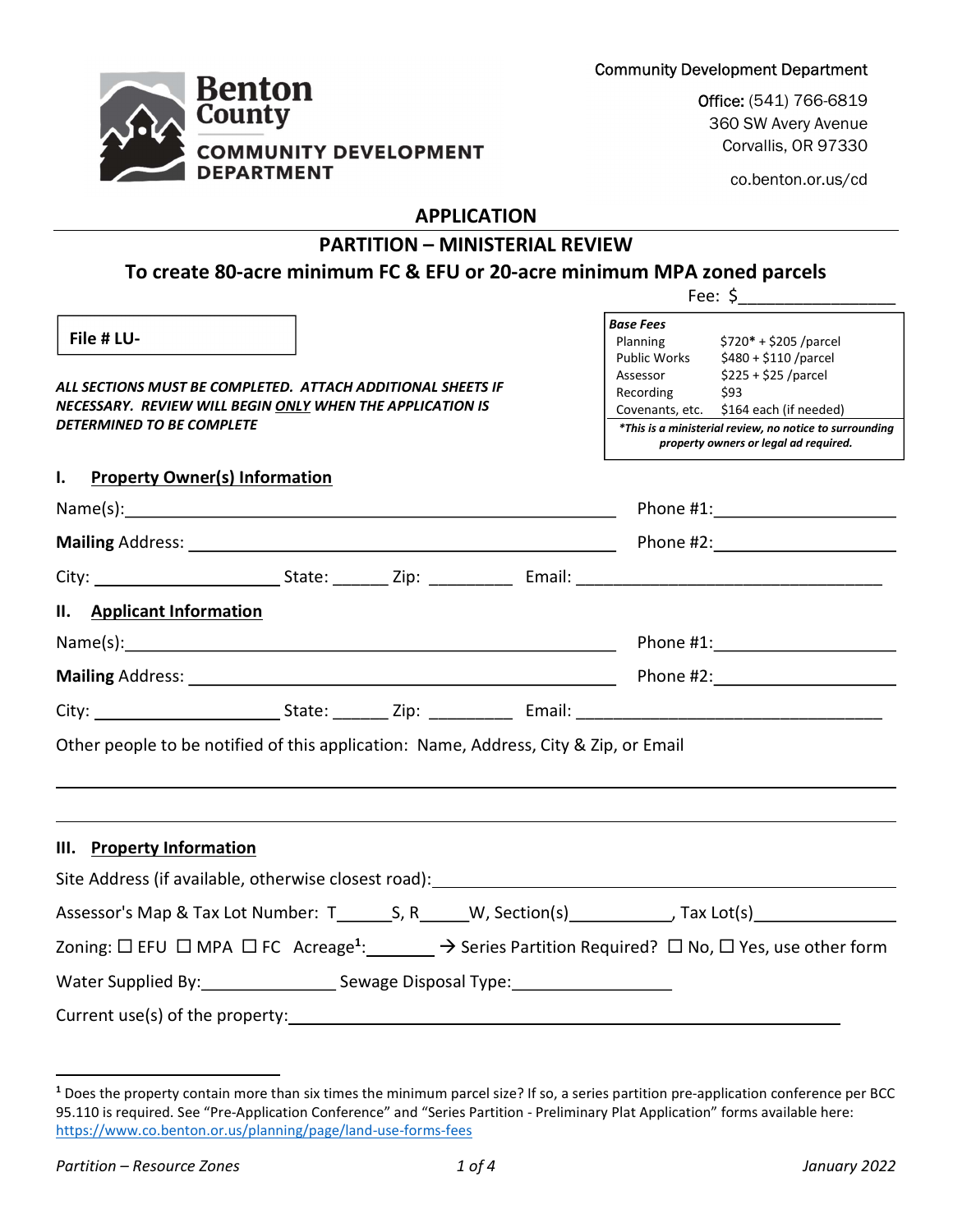IV. Attached Documentation: With all land use applications, the "burden of proof" is on the applicant. It is important that you provide ALL the information listed on the following pages at the time you submit your application. The processing of your application does not begin until the application is determined to be complete.

### Partitioning Details

1. Describe the proposed parcels. Identify the size of the parcels; how the proposed parcels will obtain access (by private easement or by public road); the amount of frontage on a public road, if any; all existing improvements (i.e., house, shed). Attach proof of any existing access easements proposed for use.

| Parcel<br># | Proposed<br>Acreage | Access from<br>(Road name or<br>easement) | Frontage<br><b>Distance</b><br>(Linear Feet) | Improvements<br>(House, garage, barn, etc.) | Water<br>Source | Septic or<br>Sewer<br>System? |
|-------------|---------------------|-------------------------------------------|----------------------------------------------|---------------------------------------------|-----------------|-------------------------------|
| 1)          |                     |                                           |                                              |                                             |                 |                               |
| 2)          |                     |                                           |                                              |                                             |                 |                               |
| 3)          |                     |                                           |                                              |                                             |                 |                               |

- 2. Does the property contain more than six times the minimum parcel size? \_\_\_\_\_ If yes, the applicant shall use the "Series Partition - Preliminary Plat Application" instead. Series partitions require a pre-application conference and Planning Commission public hearings. https://www.co.benton.or.us/planning/page/landuse-forms-fees
- 3. Will any parcel obtain access by a private easement, any portion of which currently or is proposed to serve more than the subject parcel? If yes, per BCC 95.115 a plan and profile of the proposed road is required. The plan shall be accompanied by a topographic survey or contour map at two foot intervals if less than a fifteen percent (15%) slope (otherwise at five foot intervals).
- 4. Is the property within a Fire Protection Service District? If yes,

If not, per BCC 99.605, if a proposed parcel or lot in a non-resource zone abuts a rural fire protection district (RFPD), the applicant shall petition for and obtain annexation to the district prior to final approval of a land division.

This petition was submitted on this date: <br>  $\qquad \qquad$  to this RFPD:

 It is beneficial for you to discuss required driveway improvements with the fire district in charge of your area, as it may affect where you decide to place dwellings.

5. Will any of the proposed parcels contain a "panhandle" or "flag lot" access strip?

If yes, which parcel?  $\qquad j$  length?  $\qquad \qquad$  ft. (Flag pole length must not exceed 750 feet)

- 6. **IS** the property within the Fender's Blue Butterfly Overlay? If yes, then you need to comply with BCC 87.330.
- 7. Is the only access or proposed access to the property via a road that crosses a railroad?  $\Box$  Yes  $\Box$  No

If yes, draw the location on your map and explain here:

- 8. Is the property within a Special Flood Hazard Area (Zone AE or Zone A) as designated on the Benton County Flood Insurance Rate Maps? If yes, you must submit documentation with the application that the proposed partition will meet the standards in BCC 83.605.
- 9. Is the property within approximately 300 feet of city limits? If yes, annexation and sewer connection may be required. Ask B.Co. Environmental Health (541-766-6841) for more information.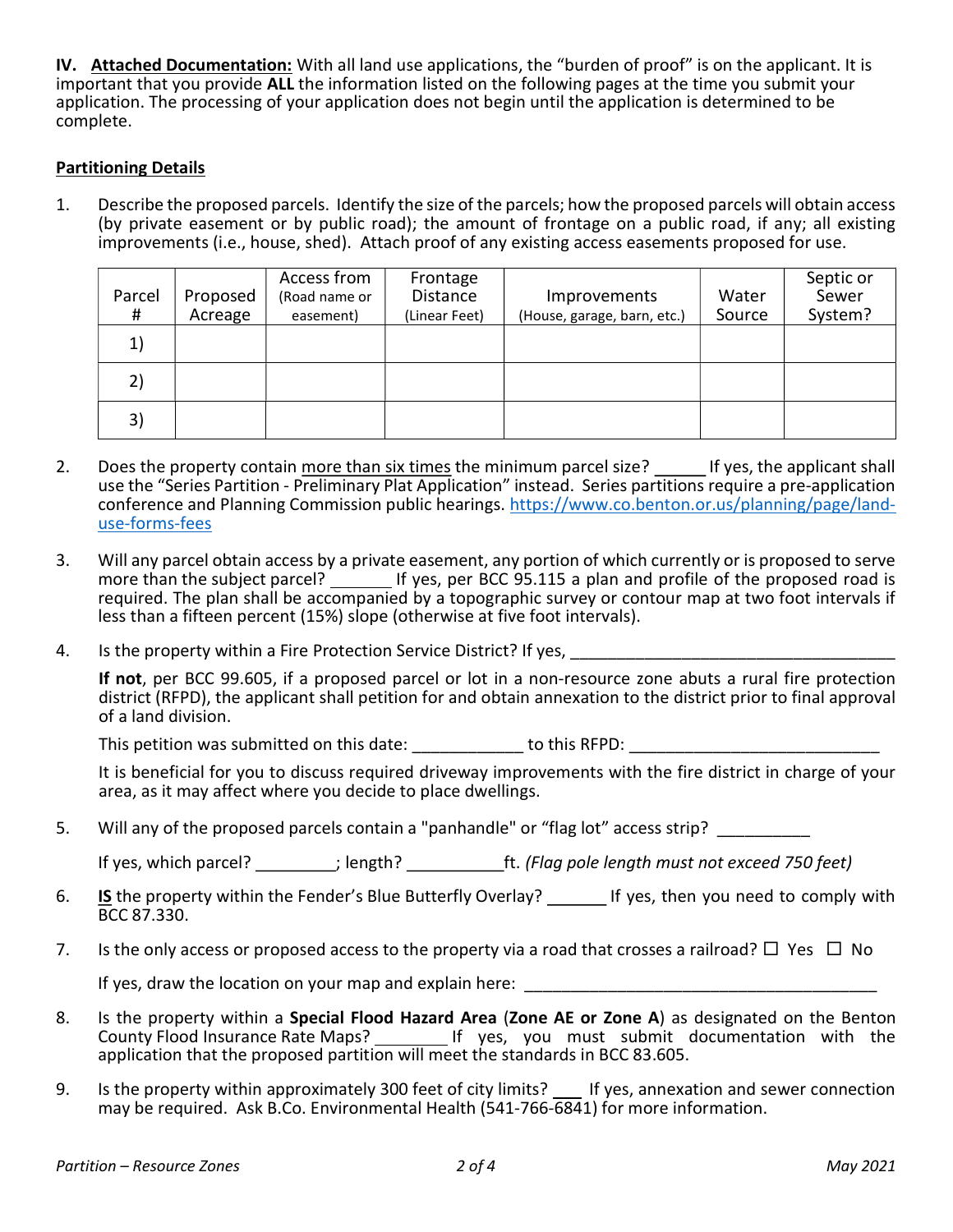#### Septic System Requirements

1. Is there an existing septic system on the proposed parcel(s)? \_\_\_\_\_\_\_\_ A formal evaluation by Benton County Environmental Health will be required of an existing system unless the system was recently installed or repaired. A site suitability of a vacant parcel intended for residential use will be required prior to final partition approval to determine the suitability of the site for a septic system. Please attach a copy of any septic system records you have.

### Water Supply Requirements

- 1. Parcels with Existing wells:
	- $\Box$  Provide a well log for each existing well. These can be downloaded here: https://apps.wrd.state.or.us/apps/gw/well\_log/Default.aspx
	- $\Box$  If yes to either question, please describe in your narrative and also show the wells and label easements as existing or proposed on the map:
		- $\circ$  Are any parcels (existing or proposed) to be served by shared wells?  $\Box$  Yes  $\Box$  No
		- $\circ$  Are any existing wells currently shared with parcels that are not involved in the current partition request?  $\Box$  Yes  $\Box$  No
	- $\Box$  Identify the well(s) on the Sketch Map.
- 2. Parcels with No Existing Wells:
	- $\Box$  Determine if the proposed parcel(s) are exempt from water supply requirements. If so, include this information in your application narrative. Benton County Code 99.835 (within Chapter 99) provides the exemption options. Typically the parcels are vacant and/or solely intended for farm or forest use. https://www.co.benton.or.us/planning/page/development-code
	- $\Box$  If the property is not exempt and a well pump test is required, you **cannot use this form**. Instead visit this webpage https://www.co.benton.or.us/planning/page/land-use-forms-fees and use the "Partition-Standard" form. Then submit materials demonstrating compliance with Benton County Code 99.800 through 99.850. Testing requirements, instructions, and forms are available at this webpage: https://www.co.benton.or.us/planning/page/water-supply-requirements.

#### Attachments

- 1. Sketch Map. Two copies of an accurate scale drawing of the proposal are required. The drawing must contain:
	- a) The entire boundary of the parent parcel and each proposed parcel
	- b) The number (e.g., "Parcel 1") and size of each proposed parcel.
	- c) The location of all existing improvements, including buildings, wells (with well registration numbers), septic systems, and driveways. The setbacks of these items from the proposed property line. The location where the properties will access the public road. Clearly state or show which parcel is proposed to use which well.
	- d) The approximate dimensional length of each proposed parcel line.
	- e) The location of any existing easement or proposed easement for a private roadway, utility, or other purpose.
	- f) The location of any proposed public road right-of-way.
- 2. A copy of the most recent deed(s) covering the subject property and contiguous property in the same ownership.